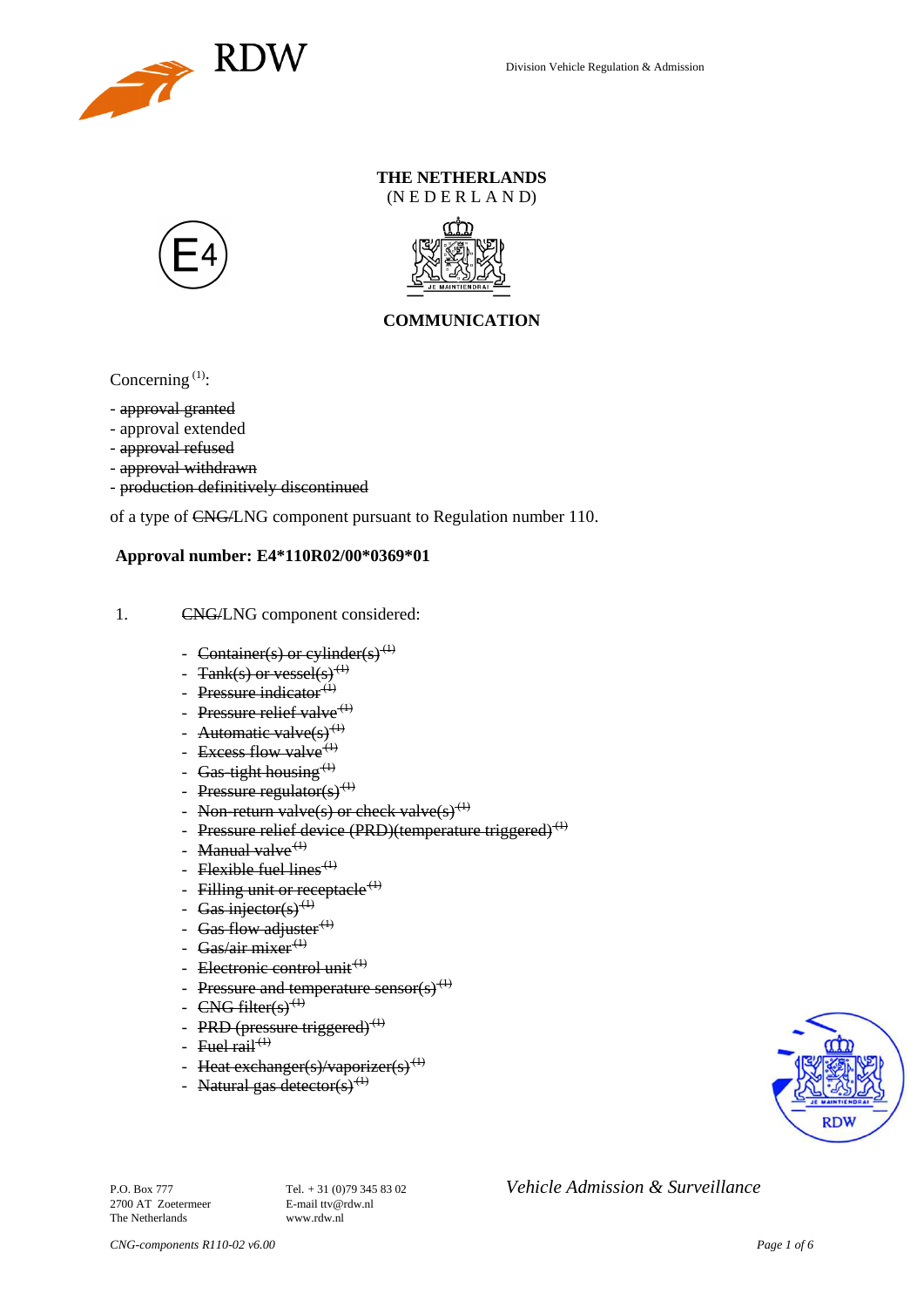- LNG filling receptacle(s)<sup>(1)</sup>
- LNG pressure control regulator(s)<sup>(1)</sup>
- LNG pressure and/or temperature sensor(s)<sup> $\theta$ </sup>
- LNG manual valve $(s)$ <sup>(1)</sup>
- LNG automatic valve $(s)^{(1)}$
- LNG non-return valve $(s)^{(1)}$
- LNG pressure relief valve(s)<sup>(1)</sup>
- LNG excess flow valve(s)<sup> $($ </sup>
- LNG fuel pump(s)<sup> $(1)$ </sup>

-

- 2. Trade name or mark : LNG Pressure relief valve NG900x series Brand names: RegO Products Macro Technologies 3. Manufacturer's name and address : Engineered Controls International LLC 100 RegO Drive 27244 Elon, North Carolina United States of America 4. If applicable, name and address of manufacturer's representative : 5. Submitted for approval on : October 2014 6. Technical service responsible for conducting approval tests : Kiwa Nederland B.V. P.O. Box 137 7300 AC Apeldoorn The Netherlands 7. Date of report issued by that service : February  $2<sup>nd</sup>$  2018 8. Number of report issued by that service : 127072\_180101491 9. Approval : granted/refused/extended/withdrawn<sup>(1)</sup>
- 

10. Reason(s) of extension (if applicable) : Addition of the NG9002T series relief valve to the already homologated NG9008M Series. The manually opening handle is omitted from the NG9008M Series relief valve. The new developed type NG9002T Series relief valve is made from the same material as the already homologated type and there are no further design changes. Referring to the latest Supplement version of the

ECE Regulation 110 the E4 marking number for the LNG Pressure relief valve NG900x series has been changed to E4-110R-020369-L. According to Agreement 1958 Rev.3 the certificate number is updated to: E4\*110R02/00\*0369\*01

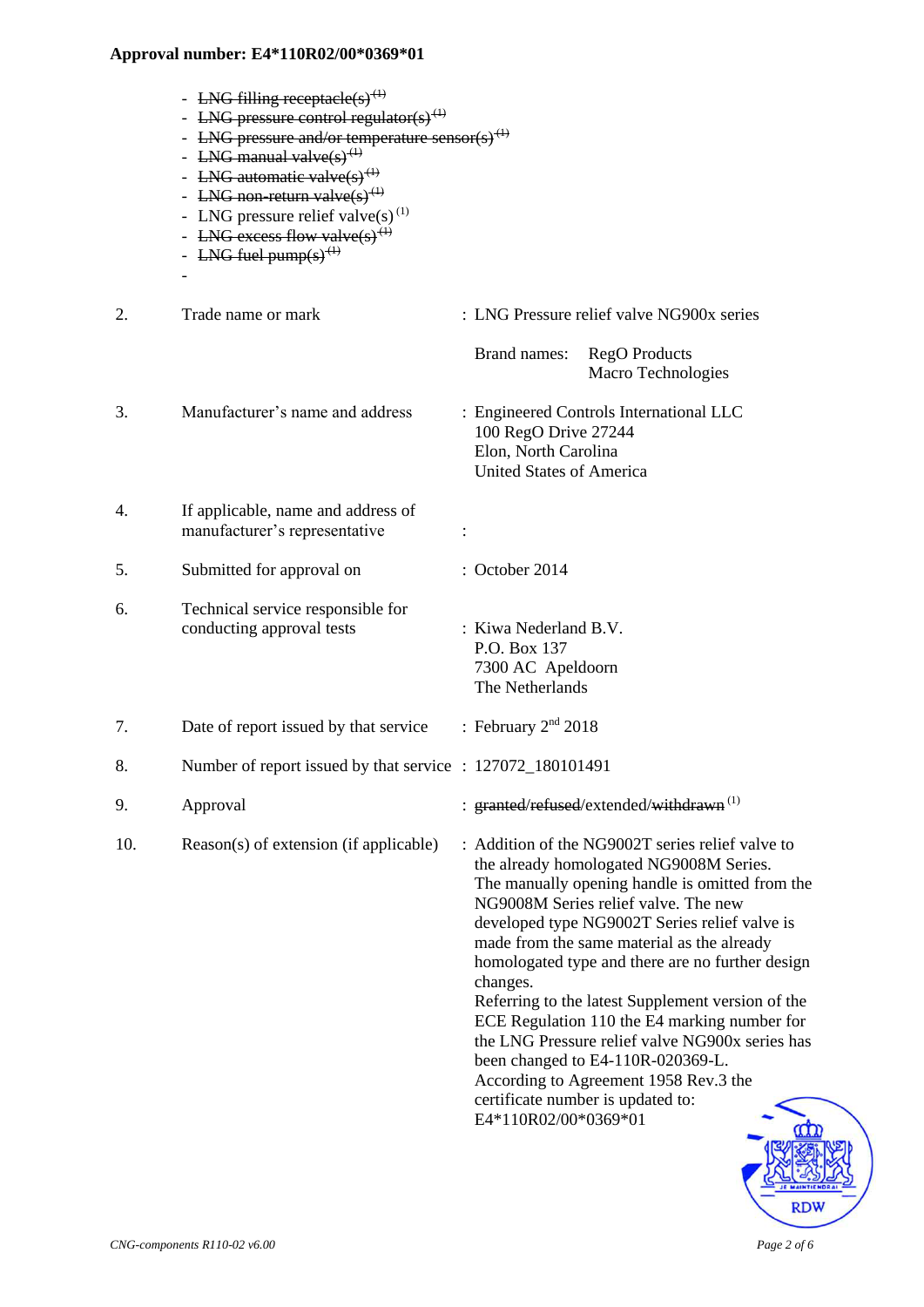- 11. Place : Zoetermeer
	-

- 12. Date
- 13. Signature :

16-FEB-2018

Ing A.M. Boekestein

14. The documents filed with the application or extension of approval can be obtained upon request.

(1) Strike out what does not apply.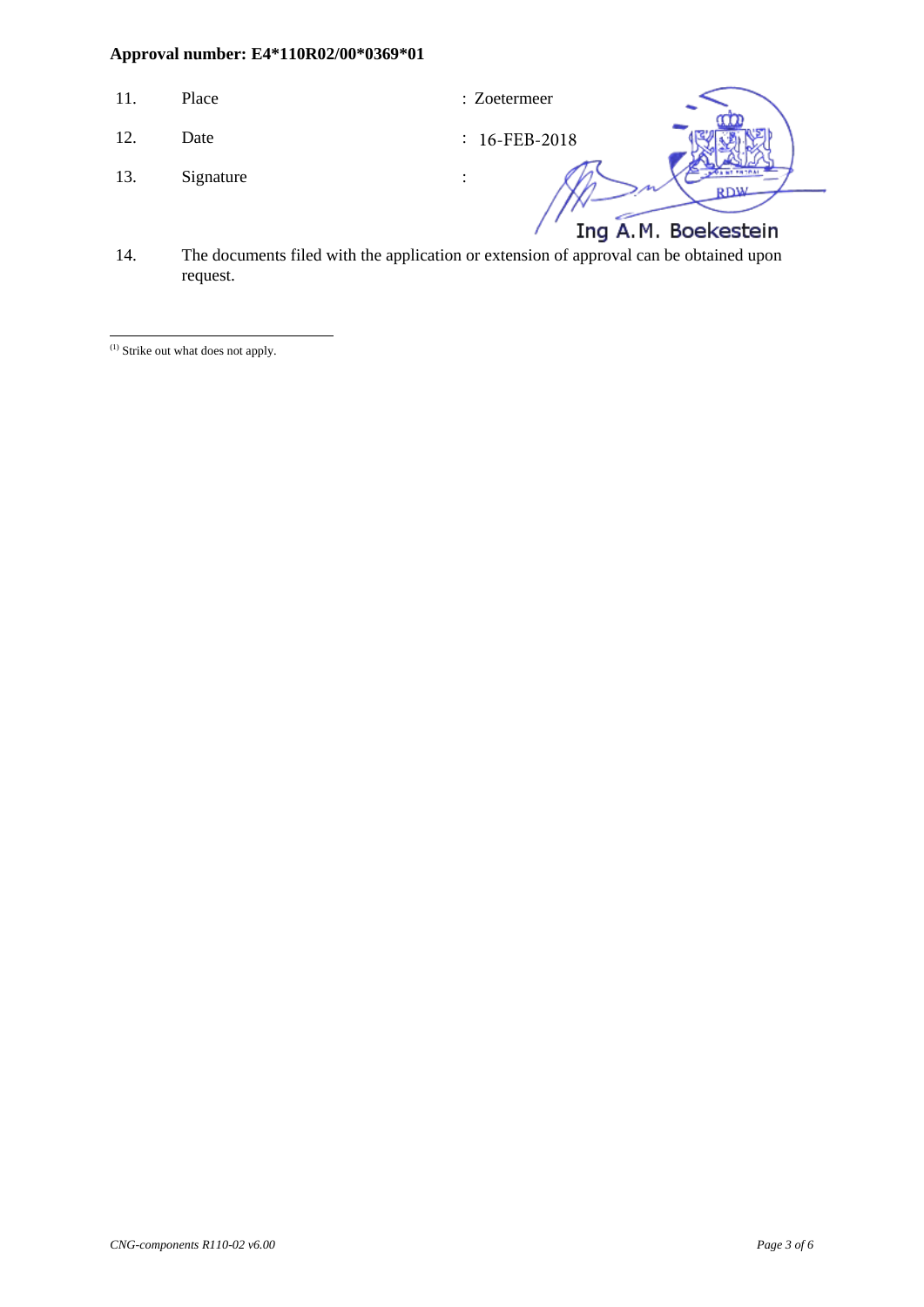### **ADDENDUM**

1. Additional information concerning the type approval of a type of CNG/LNG components pursuant to Regulation number 110.

| 1.1.<br>1.1.1.   | Natural Gas Storage System<br>Container(s) or cylinder(s) (for CNG system) |                |
|------------------|----------------------------------------------------------------------------|----------------|
|                  | 1.1.1.1. Dimensions                                                        |                |
|                  | 1.1.1.2. Material                                                          |                |
| 1.1.2.           | Tank(s) or vessel(s) (for LNG system)                                      |                |
|                  | $1.1.2.1.$ Capacity                                                        |                |
|                  | 1.1.2.2. Material                                                          | $\vdots$       |
|                  |                                                                            |                |
| 1.2.             | Pressure indicator                                                         |                |
| 1.2.1.           | Working pressure(s) $^{(2)}$                                               | $\ddot{\cdot}$ |
| 1.2.2.           | Material                                                                   |                |
| 1.3.             | Pressure relief valve (discharge valve)                                    |                |
| 1.3.1.           | Working pressure(s) $^{(2)}$                                               | $\vdots$       |
| 1.3.2.           | Material                                                                   |                |
|                  |                                                                            |                |
| 1.4.             | Automatic valve(s)                                                         |                |
| 1.4.1.           | Working pressure(s) $^{(2)}$                                               |                |
| 1.4.2.           | Material                                                                   |                |
|                  |                                                                            |                |
| 1.5.             | Excess flow valve                                                          |                |
| 1.5.1.<br>1.5.2. | Working pressure(s) $^{(2)}$<br>Material                                   | $\vdots$       |
|                  |                                                                            |                |
| 1.6.             | Gas-tight housing                                                          |                |
| 1.6.1.           | Working pressure(s) $^{(2)}$                                               |                |
| 1.6.2.           | Material                                                                   |                |
|                  |                                                                            |                |
| 1.7.             | Pressure regulator(s)                                                      |                |
| 1.7.1.           | Working pressure(s) <sup>(2)</sup>                                         | $\vdots$       |
| 1.7.2.           | Material                                                                   |                |
| 1.8.             | Non-return valve $(s)$ or check valve $(s)$                                |                |
| 1.8.1.           | Working pressure(s) <sup>(2)</sup>                                         | $\vdots$       |
| 1.8.2.           | Material                                                                   | $\vdots$       |
|                  |                                                                            |                |
| 1.9.             | Pressure relief device (temperature triggered)                             |                |
| 1.9.1.           | Working pressure(s) $(2)$                                                  |                |
| 1.9.2.           | Material                                                                   |                |
|                  |                                                                            |                |
| 1.10.<br>1.10.1. | Manual valve<br>Working pressure(s) <sup>(2)</sup>                         |                |
| 1.10.2.          | Material                                                                   | $\ddot{\cdot}$ |
|                  |                                                                            |                |
| 1.11.            | Flexible fuel lines                                                        |                |
| 1.11.1.          | Working pressure(s) <sup>(2)</sup>                                         |                |
| 1.11.2.          | Material                                                                   |                |
|                  |                                                                            |                |

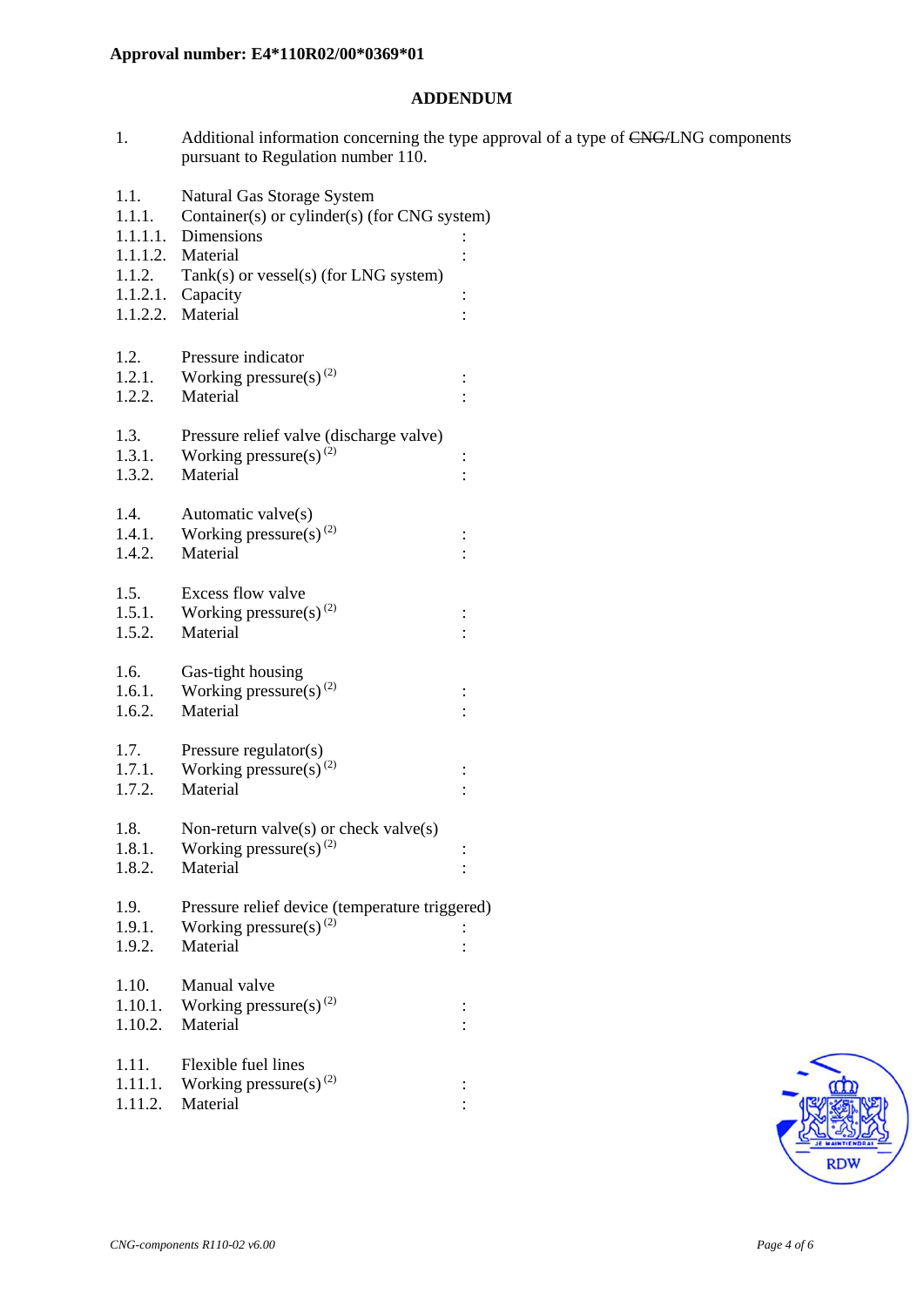| 1.12.<br>1.12.1.<br>1.12.2. | Filling unit or receptacle<br>Working pressure(s) <sup>(2)</sup><br>Material            | $\vdots$ |
|-----------------------------|-----------------------------------------------------------------------------------------|----------|
| 1.13.<br>1.13.1.<br>1.13.2. | Gas injector( $s$ )<br>Working pressure(s) $^{(2)}$<br>Material                         |          |
| 1.14.<br>1.14.1.<br>1.14.2. | Gas flow adjuster<br>Working pressure(s) $^{(2)}$<br>Material                           |          |
| 1.15.<br>1.15.1.<br>1.15.2. | Gas/air mixer<br>Working pressure(s) $^{(2)}$<br>Material                               |          |
| 1.16.<br>1.16.1.            | Electronic control unit<br>Basic software principles                                    |          |
| 1.17.<br>1.17.1.<br>1.17.2. | Pressure and temperature sensor(s)<br>Working pressure(s) <sup>(2)</sup><br>Material    | $\vdots$ |
| 1.18.<br>1.18.1.<br>1.18.2. | CNG filter(s)<br>Working pressure(s) <sup>(2)</sup><br>Material                         |          |
| 1.19.<br>1.19.1.<br>1.19.2. | PRD (pressure triggered)<br>Working pressure(s) <sup>(2)</sup><br>Material              |          |
| 1.20.<br>1.20.2.            | Fuel $\text{raid}(s)$<br>1.20.1. Working pressure(s) <sup>(2)</sup><br>Material         |          |
| 1.21.<br>1.21.1.<br>1.21.2. | Heat Exchanger(s)/Vaporizer(s)<br>Working pressure(s) <sup>(2)</sup><br>Material        |          |
| 1.22.<br>1.22.1.<br>1.22.2. | Natural gas detector(s)<br>Working pressure(s) <sup>(2)</sup><br>Material               |          |
| 1.23.<br>1.23.1.<br>1.23.2. | $LNG$ filling receptacle $(s)$<br>Working pressure(s) <sup>(2)</sup><br>Material        |          |
| 1.24.<br>1.24.1.<br>1.24.2. | $LNG$ pressure control regulator(s)<br>Working pressure(s) <sup>(2)</sup><br>Material   |          |
| 1.25.<br>1.25.1.<br>1.25.2. | $LNG$ pressure and/or temperature sensor(s)<br>Working pressure(s) $^{(2)}$<br>Material |          |